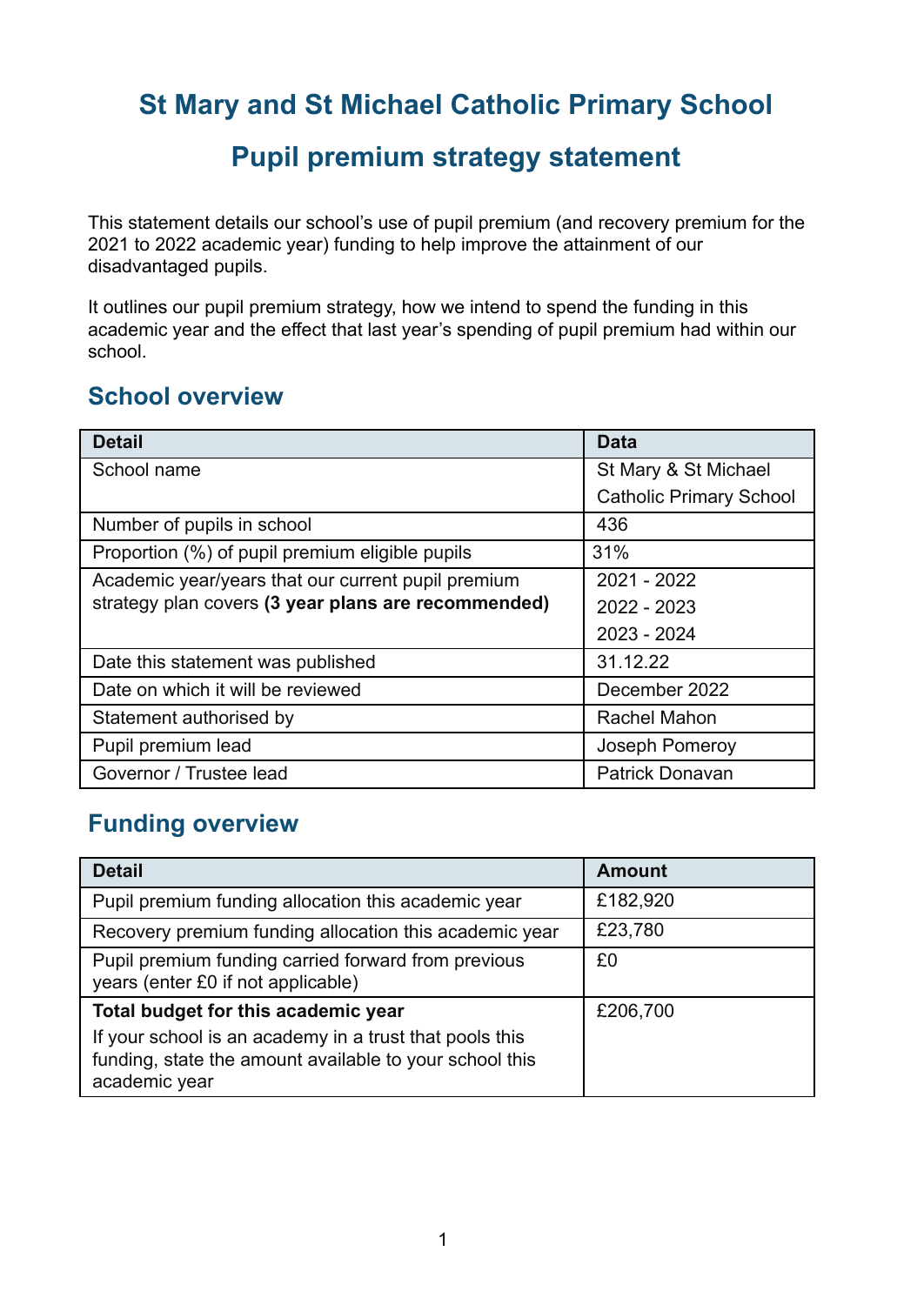# **Part A: Pupil premium strategy plan**

### **Statement of intent**

At St Mary and St Michael Cathollic Primary School we have aspirations and ambitions for all pupils. Our aim is to use Pupil Premium funding to counter disadvantage and ensure greater equality through:

- High quality teaching for all pupils;
- Provision of targeted interventions;
- Using a wide range of strategies to overcome barriers to learning.

We recognise the importance of ensuring all pupils, whatever their background or circumstance, are provided with an education of the highest quality. This will ensure that all our pupils are equipped with the knowledge and skills they will need to succeed in, and beyond school. Strategies to close achievement gaps between groups and individuals are an integral part of every lesson and evident across the curriculum.

These include:

- 1:1 and small group support within the class
- TA support in class
- CPD for staff and collaborative practice (including modelled lessons and best practice visits)

Some children may require additional support beyond the classroom in order to make good progress. This is achieved through time limited high quality interventions. These include:

- 1:1 and small groups in English and Maths
- Additional phonics groups
- Speech and language support
- SEND support groups
- Place2Be and ELSA

### **Challenges**

This details the key challenges to achievement that we have identified among our disadvantaged pupils.

| <b>Challenge</b><br>number | Detail of challenge          |
|----------------------------|------------------------------|
|                            | Lack of parental engagement. |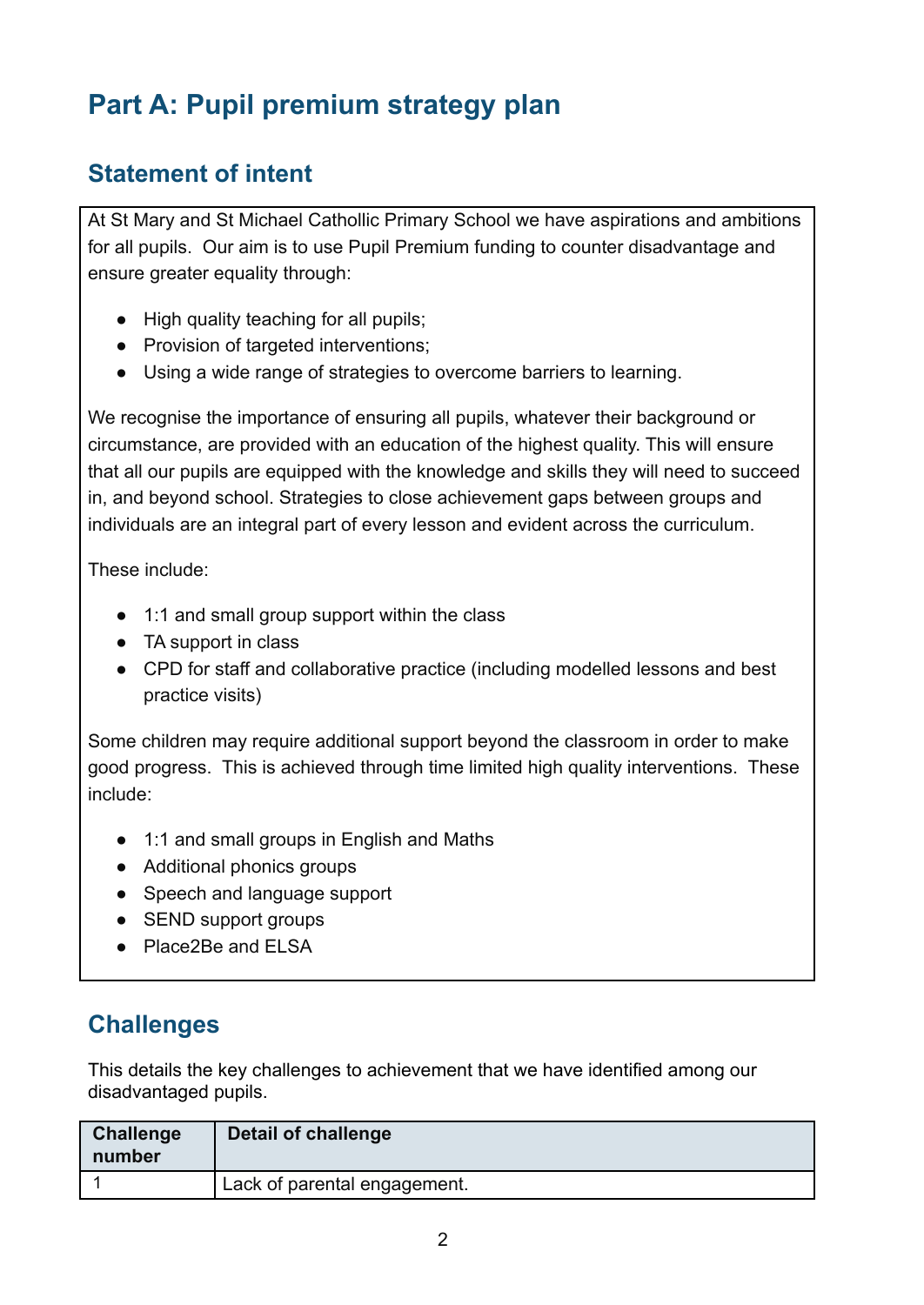| ႒  | Poor attendance for many disadvantaged pupils.                                           |
|----|------------------------------------------------------------------------------------------|
| -3 | Basic skills in Reading, Writing and Mathematics below typical<br>expectations           |
|    | Communication and social skills - limited vocabulary and poor<br>language comprehension. |
|    | Emotional and mental health needs for a number of disadvantaged<br>children.             |

## **Intended outcomes**

This explains the outcomes we are aiming for **by the end of our current strategy plan**, and how we will measure whether they have been achieved.

| <b>Intended outcome</b>                                                                                                                                                                                                                 | <b>Success criteria</b>                                                                                                                                                                                    |
|-----------------------------------------------------------------------------------------------------------------------------------------------------------------------------------------------------------------------------------------|------------------------------------------------------------------------------------------------------------------------------------------------------------------------------------------------------------|
| Teaching is consistently<br>good or better for pupil<br>premium children                                                                                                                                                                | Data will reflect good progress.                                                                                                                                                                           |
| Pupil premium children are<br>supported emotionally and<br>socially in order to fully<br>access the curriculum -<br><b>SEMH</b> support                                                                                                 | Place 2 Talk to continue to be accessible to all pupils in Key<br>Stage 1 and 2.<br>Place 2 Be 1:1 counselling across all Key Stages.                                                                      |
| To provide evidence-based                                                                                                                                                                                                               |                                                                                                                                                                                                            |
| interventions that make a<br>significant impact on the<br>emotional health of<br>disadvantaged children                                                                                                                                 | Monitoring through observations. Evaluation of regular<br>intervention. Feedback from trips using pupil voice.<br>Monitoring in pupil progress meetings. Pupil voice monitoring<br>for SEMH interventions. |
|                                                                                                                                                                                                                                         | ELSA programme embedded in the school                                                                                                                                                                      |
|                                                                                                                                                                                                                                         | and making a significantly positive                                                                                                                                                                        |
|                                                                                                                                                                                                                                         | difference to the emotional health of                                                                                                                                                                      |
|                                                                                                                                                                                                                                         | targeted disadvantaged children                                                                                                                                                                            |
| Children who have fallen                                                                                                                                                                                                                | Curriculum planning is revisited.                                                                                                                                                                          |
| behind receive high-quality,<br>target intervention                                                                                                                                                                                     | Opportunities to revisit prior learning are regularly put in<br>place.                                                                                                                                     |
|                                                                                                                                                                                                                                         | Speech and language interventions are regularly monitored<br>by our Speech Therapist.                                                                                                                      |
| To narrow the attainment gap                                                                                                                                                                                                            | Half termly phonic assessment.                                                                                                                                                                             |
| between disadvantaged and<br>non-disadvantaged in phonics<br>by the end of Year 2. Increase<br>the percentage of<br>disadvantaged children<br>achieving the expected pass<br>mark for the KS1 test-Years 1<br>and 2 against their peers | Catch up phonic intervention sessions for those working<br>below the expected standard.                                                                                                                    |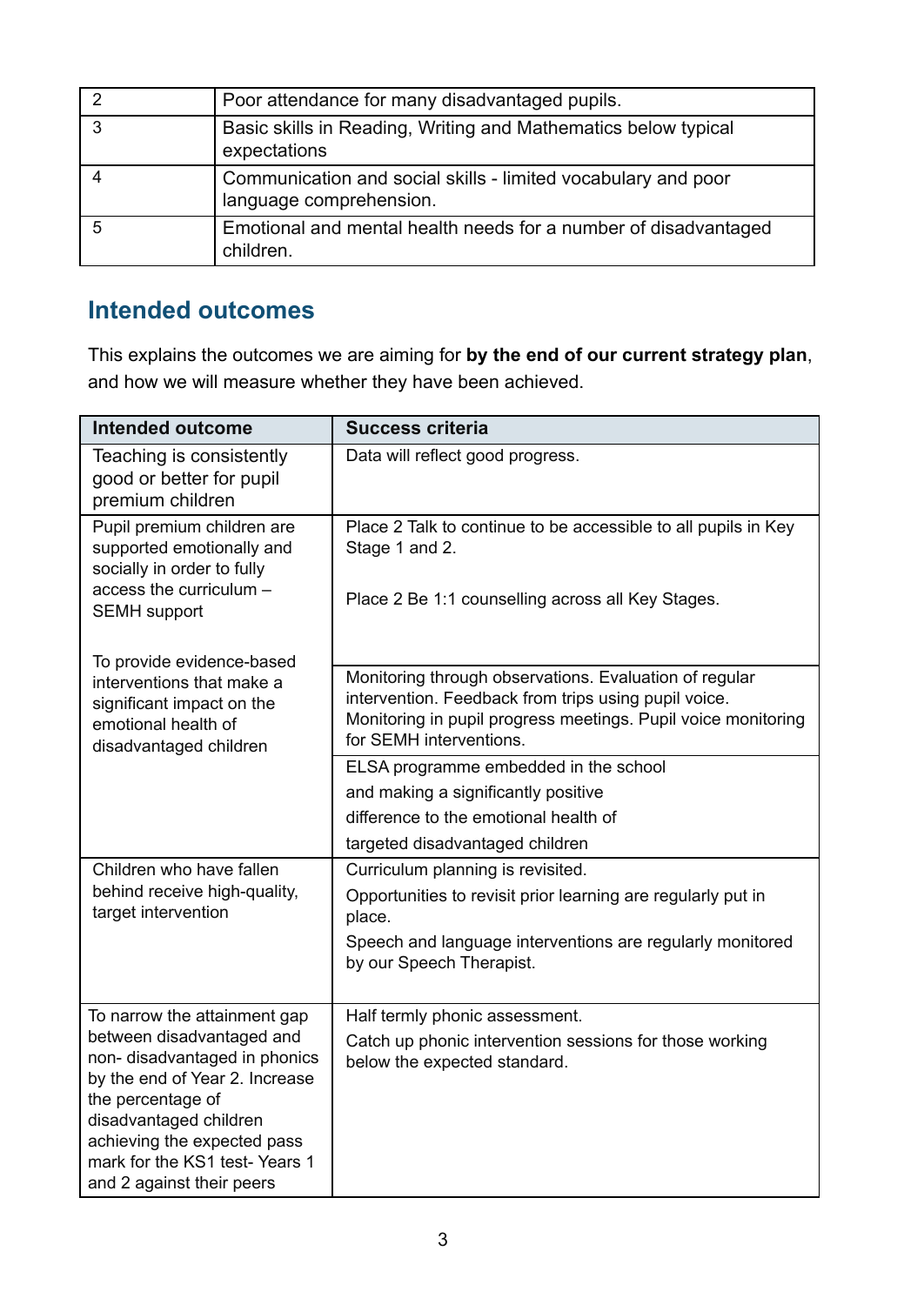## **Activity in this academic year**

This details how we intend to spend our pupil premium (and recovery premium funding) **this academic year** to address the challenges listed above.

#### **Teaching (for example, CPD, recruitment and retention)**

Budgeted cost: £ *110,000*

| <b>Activity</b>                                                                                                                 | <b>Evidence that supports this</b><br>approach                                                                                                                                                                                 | <b>Challenge</b><br>number(s)<br>addressed |
|---------------------------------------------------------------------------------------------------------------------------------|--------------------------------------------------------------------------------------------------------------------------------------------------------------------------------------------------------------------------------|--------------------------------------------|
| Purchase and<br>implement the use of<br>Lexplore.                                                                               | Diagnostic reading assessments<br>provide opportunities to reflect on<br>individual pupil needs. The assessment<br>provides useful insight into difficult                                                                      | 3, 4                                       |
| Training for staff to<br>ensure that<br>assessments are                                                                         | pupils may be facing. The assessments<br>help to inform professionals' judgments.                                                                                                                                              |                                            |
| delivered and<br>interpreted correctly.                                                                                         | The assessments outline specific areas<br>for development for individual pupils.                                                                                                                                               |                                            |
| Training for support staff<br>to deliver the Leplore<br><b>Intervention Programme</b>                                           | <b>Lexplore - Using tech support the</b><br>assessment of reading                                                                                                                                                              |                                            |
| Provide all Key Stage 1<br>Staff with Read Write Inc<br>phonics training to<br>implement the phonics<br>programme consistently. | The teaching of phonics should be<br>explicit and systematic to support<br>children in making connections between<br>sound patterns heard in words and in the<br>way that they are written.                                    | 3                                          |
|                                                                                                                                 | Phonics improves the accuracy of the<br>child's reading but not necessarily<br>comprehension.*                                                                                                                                 |                                            |
|                                                                                                                                 | * Read Write Inc Phonics incorporates<br>comprehension activities to ensure<br>progression.                                                                                                                                    |                                            |
|                                                                                                                                 | <b>EEF Phonics Toolkit</b>                                                                                                                                                                                                     |                                            |
| Purchase additional,<br>fully decodable, home<br>reading texts for pupils<br>on the Read Write Inc<br>Phonics programme.        | The teaching of phonics should be<br>matched to the children's current level of<br>skill in terms of the phonemic awareness<br>and their knowledge of letter sounds and<br>patterns (graphemes).<br><b>EEF Phonics Toolkit</b> | 3                                          |
| Purchase additional<br>home reading books for                                                                                   | Children require access to high quality<br>and varied texts that capture their                                                                                                                                                 | 3                                          |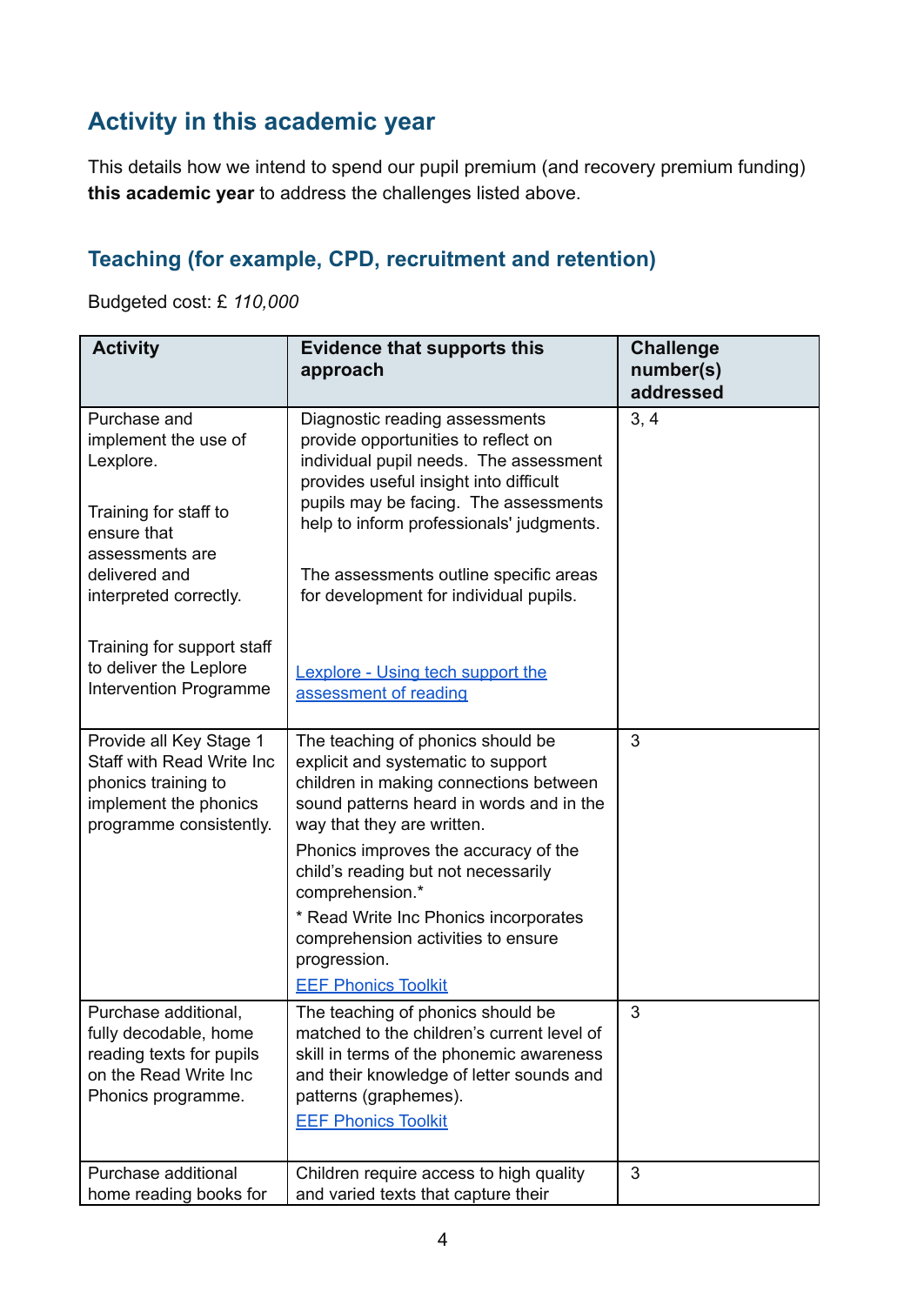| Year 2 - Year 6 (pupils<br>reading books bands.)                                                                                                                                                                  | interest and encourage reading for<br>pleasure.                                                                                                                                                                                                                                                                                                                                |     |
|-------------------------------------------------------------------------------------------------------------------------------------------------------------------------------------------------------------------|--------------------------------------------------------------------------------------------------------------------------------------------------------------------------------------------------------------------------------------------------------------------------------------------------------------------------------------------------------------------------------|-----|
| Purchase additional,<br>quality texts for each<br>class book corner area.                                                                                                                                         | <b>DFE Reading for pleasure</b>                                                                                                                                                                                                                                                                                                                                                |     |
| Recruit a tutor to<br>support pupils identified<br>in need of additional<br>support in Maths.<br>Termly assessments in<br>reading and maths to be<br>undertaken and<br>validated alongside<br>teacher assessments | The EEF research demonstrates that 1:1<br>or small group interventions that focus<br>on specific gaps in learning can have a<br>significant impact on pupil attainment.<br><b>EEF 1:1 Tuition</b><br><b>EEF Small Group Tuition</b>                                                                                                                                            | 3   |
| <b>Termly Pupil progress</b><br>meetings with a focus<br>on disadvantaged pupils<br>and the lowest attaining<br>20% of pupils.                                                                                    |                                                                                                                                                                                                                                                                                                                                                                                |     |
| Further develop<br>teaching of reading<br>comprehension,<br>providing CPD and<br>release time to embed<br>the teaching of shared<br>and guided reading.                                                           | Reading comprehension strategies have<br>a high impact. Alongside phonics it is a<br>crucial component of reading instruction.<br>There is a strong and consistent body of<br>evidence demonstrating the benefit of<br>structured interventions for pupils who<br>are struggling with their literacy.                                                                          | 3   |
| Outside professionals<br>coming in to lead CPD.                                                                                                                                                                   | <b>EEF Reading strategies</b>                                                                                                                                                                                                                                                                                                                                                  |     |
| Enhancement of our<br>maths teaching and<br>curriculum planning.<br>We will fund release<br>time for teachers to<br>attend CPD.                                                                                   | Research tells us that high quality<br>teaching can narrow the disadvantage<br>gap. It is therefore hugely encouraging<br>to see a host of new initiatives and<br>reforms that recognise the importance of<br>teacher quality such as the Early Career<br>Framework and the new National<br>Professional Qualifications.<br><b>EEF - Effective professional</b><br>development | 3,4 |
|                                                                                                                                                                                                                   |                                                                                                                                                                                                                                                                                                                                                                                |     |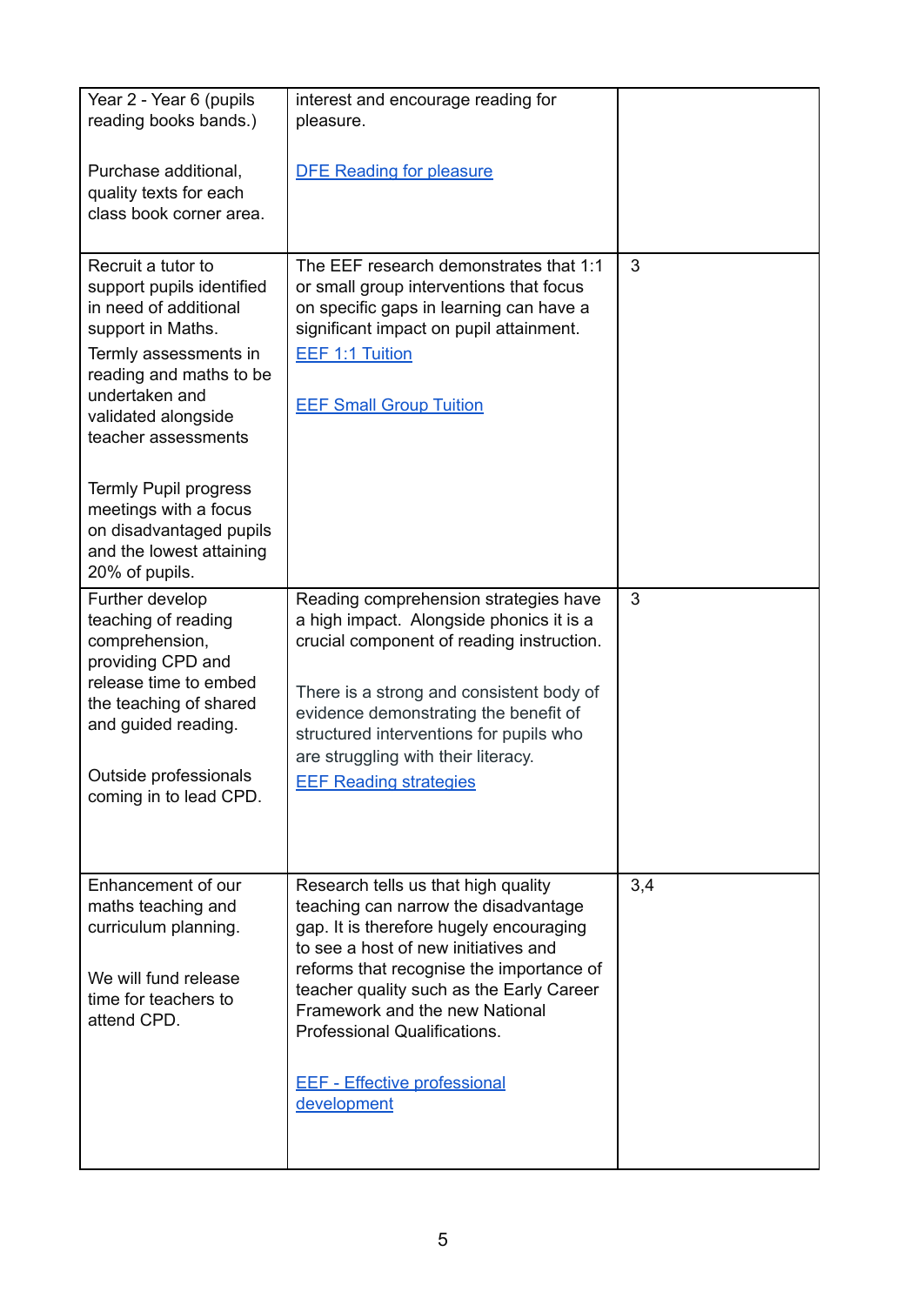| Purchased additional IT<br>devices                                                                                                                                                                                         | Ensuring that all pupils have access to a<br>device to support their learning in<br>Computing and across the curriculum.                                                                                                                                                                                                                                                                                                                                                                                                                                                                                                                                 | 1,2     |
|----------------------------------------------------------------------------------------------------------------------------------------------------------------------------------------------------------------------------|----------------------------------------------------------------------------------------------------------------------------------------------------------------------------------------------------------------------------------------------------------------------------------------------------------------------------------------------------------------------------------------------------------------------------------------------------------------------------------------------------------------------------------------------------------------------------------------------------------------------------------------------------------|---------|
| Supporting disadvantaged pupils with SEND.                                                                                                                                                                                 |                                                                                                                                                                                                                                                                                                                                                                                                                                                                                                                                                                                                                                                          |         |
| Learning review to be<br>carried out by Tower<br>Hamlets Language and<br>Communication Service,<br>focussing on the use of<br>visuals and questioning<br>across the school to<br>support SEND and<br>disadvantaged pupils. | Teachers are held accountable to<br>provide pupils with meaningful feedback<br>to improve their learning.<br><b>EEF - Teacher feedback to improve pupil</b><br>learning                                                                                                                                                                                                                                                                                                                                                                                                                                                                                  | 3, 4    |
| Speech and Language<br>therapist to undertake<br>individual assessment of<br>children, plan and<br>implement programmes<br>and professional<br>development for staff to<br>enable them to support<br>pupils effectively.   | Oral Language approaches have a high<br>impact on pupil outcomes of 6 months<br>additional progress.<br><b>EEF - Oral language interventions</b>                                                                                                                                                                                                                                                                                                                                                                                                                                                                                                         | 3, 4, 5 |
| Educational<br>Psychologist (EP) to<br>carry out individual<br>assessment of children.<br>Plan and implement<br>programmes.<br>Support teachers to<br>develop effective<br>planning to address<br>individual pupil needs.  | All pupils deserve access to high-quality<br>teaching.<br>Although a focus on effective classroom<br>teaching is the starting point, some<br>pupils will require specialist<br>support-including specific teaching<br>methods, equipment, or<br>curriculum-delivered by a trained<br>professional either directly or in a<br>consultancy role. Decisions about which<br>specialist interventions or strategies to<br>use will be informed by discussions with<br>the SENCo, parents and carers,<br>and—especially if the pupil has an EHC<br>plan-relevant external professionals.<br><b>EEF - Supporting SEND Pupils in</b><br><b>Mainstream School</b> | 3, 4, 5 |
| CPD for support staff to<br>encourage<br>independence in pupils<br>with SEND.                                                                                                                                              | Scaffolding can be used to provide a<br>temporary support for pupils, followed by<br>feliexible group, the strategies to<br>encourage independent learning.                                                                                                                                                                                                                                                                                                                                                                                                                                                                                              | 3, 4    |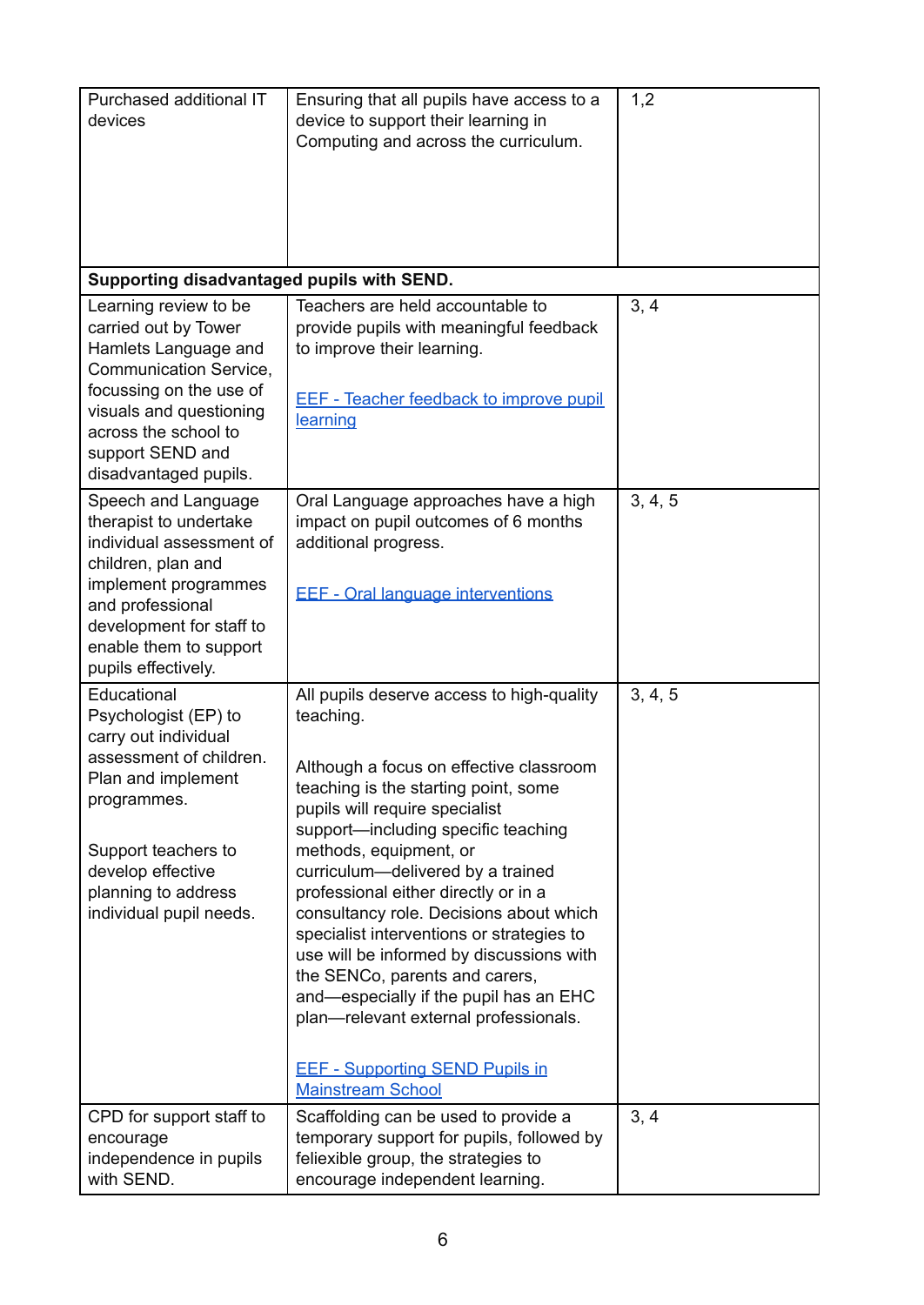### **Targeted academic support (for example, tutoring, one-to-one support structured interventions)**

Budgeted cost: £36,200

| <b>Activity</b>                                                                                                      | <b>Evidence that supports this</b><br>approach                                                                                                                                                                                                                                                                                                                          | <b>Challenge</b><br>number(s)<br>addressed |
|----------------------------------------------------------------------------------------------------------------------|-------------------------------------------------------------------------------------------------------------------------------------------------------------------------------------------------------------------------------------------------------------------------------------------------------------------------------------------------------------------------|--------------------------------------------|
| Establish and monitor<br>1:1 Lexplore reading<br>interventions for lowest<br>20% of pupils in Years 3<br>$-6.$       | The Education Endowment Foundation<br>research shows that 1:1 and small group<br>targeted intervention programmes,<br>focussing on identified gaps in learning<br>can have a significant impact on pupil<br>attainment.                                                                                                                                                 | 3                                          |
|                                                                                                                      | <b>EEF Improving Literacy in Key Stage 2</b>                                                                                                                                                                                                                                                                                                                            |                                            |
| Additional phonics<br>sessions targeted at<br>disadvantaged pupils<br>who require further<br>phonics support.        | All pupils, especially those from<br>disadvantaged backgrounds benefit from<br>synthetic phonics teaching.<br><b>EEF Phonics Toolkit</b>                                                                                                                                                                                                                                | 3                                          |
| 1:1 reading support for<br>those pupils struggling<br>with fluency or do not<br>access reading<br>materials at home. | Fluent reading supports reading<br>comprehension. When pupils read<br>fluently, their cognitive resources can be<br>redirected from focusing on decoding<br>and onto comprehending the text. For<br>this reason, fluency is sometimes<br>described as a bridge from word<br>recognition to comprehension.<br><b>EEF blog: Shining a spotlight on reading</b><br>fluency | 3                                          |
| Small group tuition for<br>pupils in Year 6,<br>working within the<br>lowest 20%.                                    | The EEF research demonstrates that 1:1<br>or small group interventions that focus<br>on specific gaps in learning can have a<br>significant impact on pupil attainment.<br><b>EEF 1:1 Tuition</b><br><b>EEF Small Group Tuition</b>                                                                                                                                     | 3                                          |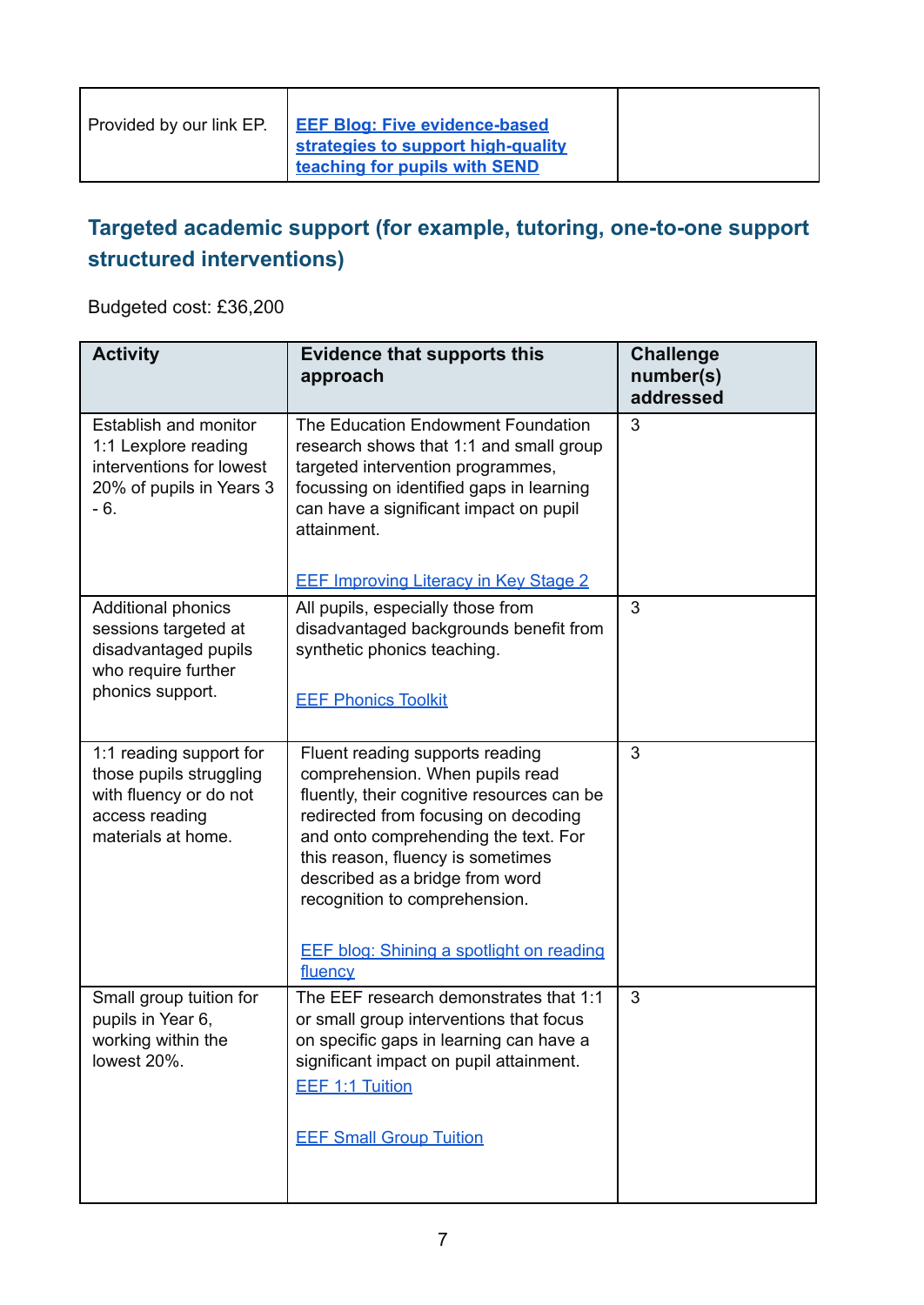| In-direct speech and<br>language intervention.        | Speech and Language interventions,<br>when carefully matched with pupils'<br>current level of development can have a<br>high impact on pupil progress.<br><b>EEF Oral Language Intervention</b> | 4 |
|-------------------------------------------------------|-------------------------------------------------------------------------------------------------------------------------------------------------------------------------------------------------|---|
| Release time for our                                  | EEF recommends that pupils are taught                                                                                                                                                           | 5 |
| <b>Emotional Literacy</b>                             | explicit Social and Emotional skills.                                                                                                                                                           |   |
| <b>Support Assistant to</b>                           |                                                                                                                                                                                                 |   |
| attend supervisions with<br><b>Tower Hamlets EPS.</b> | ELSA provides 6 weeks of interventions                                                                                                                                                          |   |
|                                                       | to work towards SMART targets.                                                                                                                                                                  |   |
|                                                       | <b>EEF Improving Social and Emotional</b>                                                                                                                                                       |   |
|                                                       | Learning                                                                                                                                                                                        |   |
|                                                       |                                                                                                                                                                                                 |   |

## **Wider strategies (for example, related to attendance, behaviour, wellbeing)**

Budgeted cost: £ 60,500

| <b>Activity</b>                                                                                                                         | <b>Evidence that supports this</b><br>approach                                                                                                                                                                                                                                     | <b>Challenge</b><br>number(s)<br>addressed |
|-----------------------------------------------------------------------------------------------------------------------------------------|------------------------------------------------------------------------------------------------------------------------------------------------------------------------------------------------------------------------------------------------------------------------------------|--------------------------------------------|
| <b>Place2Be Counselling</b><br>service providing<br>-1:1 and small group<br>Place 2 Talk drop in<br>sessions.<br>£28,511                | 'Taking a coordinated and<br>evidence-informed approach to mental<br>health and wellbeing in schools and<br>colleges leads to improved pupil and<br>student emotional health and wellbeing<br>which can help readiness to learn.'<br><b>Promoting and Supporting Mental Health</b> | 1, 2                                       |
| -1:1 play therapy<br>sessions.                                                                                                          | and Wellbeing in Schools and Colleges<br><b>June 2021</b>                                                                                                                                                                                                                          |                                            |
| - Personalised<br><b>Individual Parent</b><br>Training (PIPT)                                                                           |                                                                                                                                                                                                                                                                                    |                                            |
| <b>Emotional Literacy</b><br>Support 1:1 support for<br>pupils in need identified                                                       | EEF recommends that pupils are taught<br>explicit Social and Emotional skills.                                                                                                                                                                                                     | 5                                          |
| by class teachers or<br>support staff.                                                                                                  | ELSA provides 6 weeks of interventions<br>to work towards SMART targets.                                                                                                                                                                                                           |                                            |
|                                                                                                                                         | <b>EEF Improving Social and Emotional</b><br><b>Learning</b>                                                                                                                                                                                                                       |                                            |
| Two afternoons of<br>release time for a TA to<br>run the ELSA<br>programme and attend<br>supervisions provided<br>by Tower Hamlets EPS. |                                                                                                                                                                                                                                                                                    |                                            |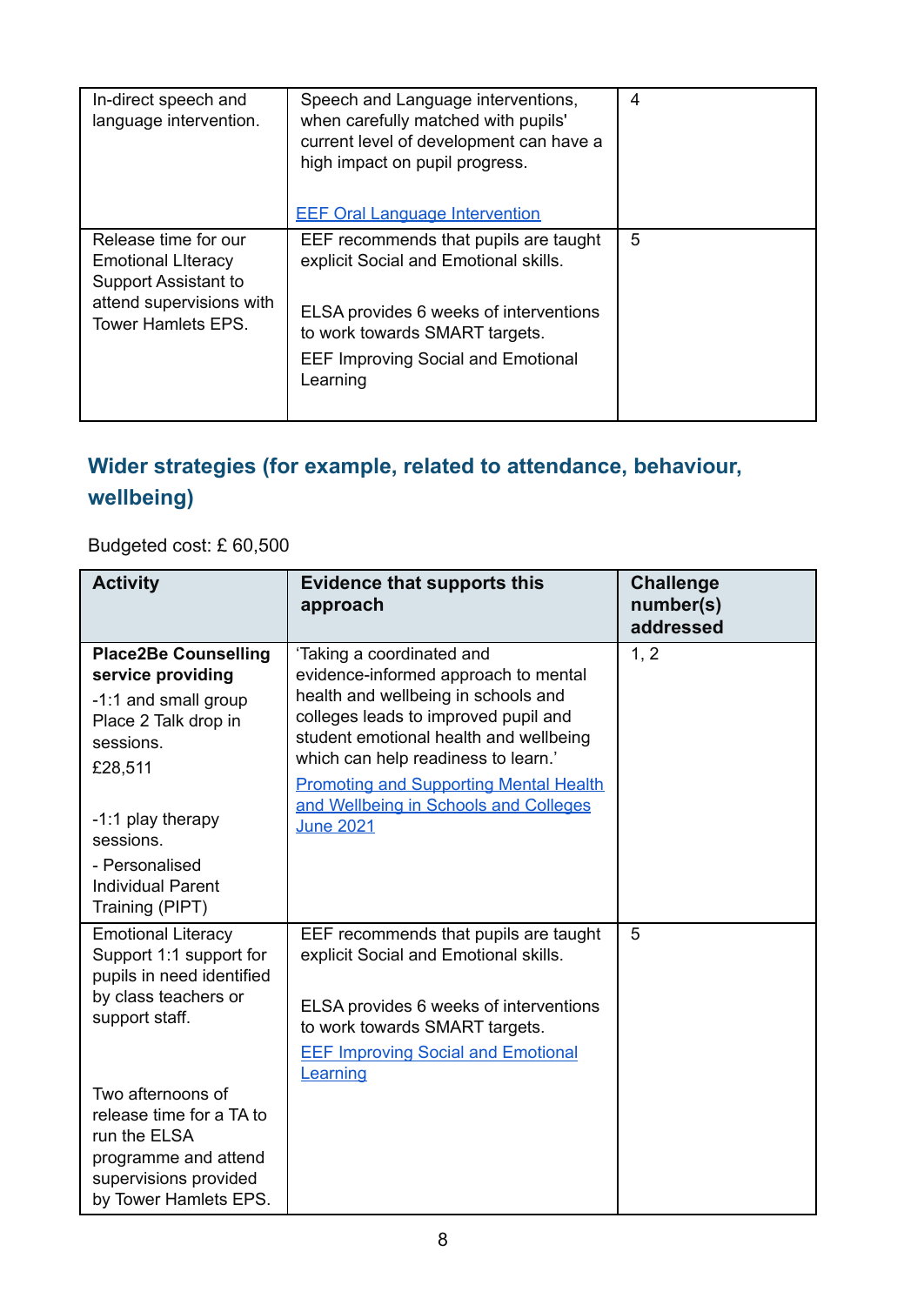| <b>Attendance Welfare</b><br>Support from Tower<br>Hamlets. £12,200                       | Our attendance welfare office is able to<br>support families on a case by case<br>basis, providing tailored support. This<br>helps to improve home school<br>relationships and communication.<br>DfE - Improving School Attendance                                                                                                                                                                                                                                                                                                                                                                                                                                                     | 1, 2 |
|-------------------------------------------------------------------------------------------|----------------------------------------------------------------------------------------------------------------------------------------------------------------------------------------------------------------------------------------------------------------------------------------------------------------------------------------------------------------------------------------------------------------------------------------------------------------------------------------------------------------------------------------------------------------------------------------------------------------------------------------------------------------------------------------|------|
| Develop an explicit<br><b>Social Emotional</b><br>Learning Curriculum.                    | The EEF recommends teaching Social<br>and Emotional skills explicitly. 'Evidence<br>suggests that children from<br>disadvantaged backgrounds have, on<br>average, weaker SEL skills at all ages<br>than their more affluent peers.'<br>(EEF 2021)<br>At St. Mary and St Michael we have<br>continually adapted our provision based<br>on the needs of our children and<br>considering research. We have reflected<br>on the need within our school. As a<br>result of this we are developing an<br>explicit curriculum which teaches the<br>skills of self regulation and social and<br>emotional learning.<br>From Nursery to Y6 the PSHE<br>curriculum 'Life to the Full' is taught. | 4, 5 |
| Free Breakfast and After<br>School Club places to<br>identified disadvantaged<br>children | You can spend your pupil premium on<br>non-academic interventions, such as<br>improving pupils' attendance, as these<br>are often vital in boosting attainment. A<br>focus on these issues is particularly<br>important now, given the impact of<br>Covid-19.<br><b>EEF- Using your pupil premium</b>                                                                                                                                                                                                                                                                                                                                                                                  | 1, 5 |

## **Total budgeted cost:** £206,700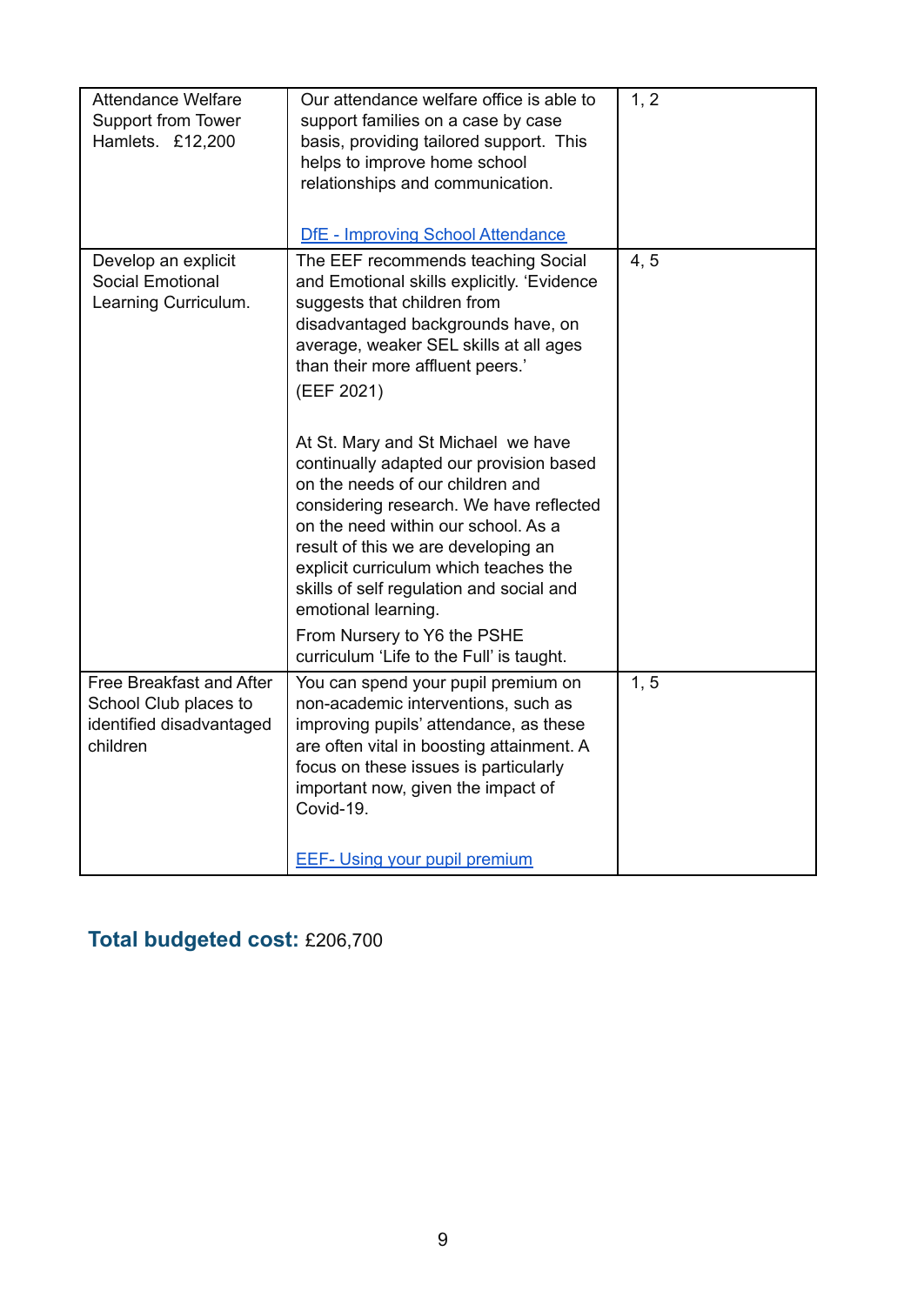# **Part B: Review of outcomes in the previous academic year**

### **Pupil premium strategy outcomes**

This details the impact that our pupil premium activity had on pupils in the 2020 to 2021 academic year.

All Pupil Premium children provided with access to technology and food vouchers during national lockdown.

Working with LA attendance officer and targeted use of PP money for Breakfast and

After School club boosted the attendance of the majority of PP pupils. There are still

some children for whom this strategy did not have impact

Trained ELSA and range of therapies have had a positive impact on the disadvantaged

children involved in these interventions

### **Externally provided programmes**

*Please include the names of any non-DfE programmes that you purchased in the previous academic year. This will help the Department for Education identify which ones are popular in England*

| Programme                                                 | <b>Provider</b>           |
|-----------------------------------------------------------|---------------------------|
| Read Write Inc CPD                                        | <b>Read Write Inc.</b>    |
| Lexplore reading assessment and<br>intervention programme | <b>Lexplore Analytics</b> |
| <b>ELSA</b>                                               | <b>Tower Hamlets EPS</b>  |
| <b>TT Rockstars</b>                                       | <b>Maths Circle</b>       |
| <b>NELI: Nuffield Early Language</b><br>Intervention      | Elklan                    |